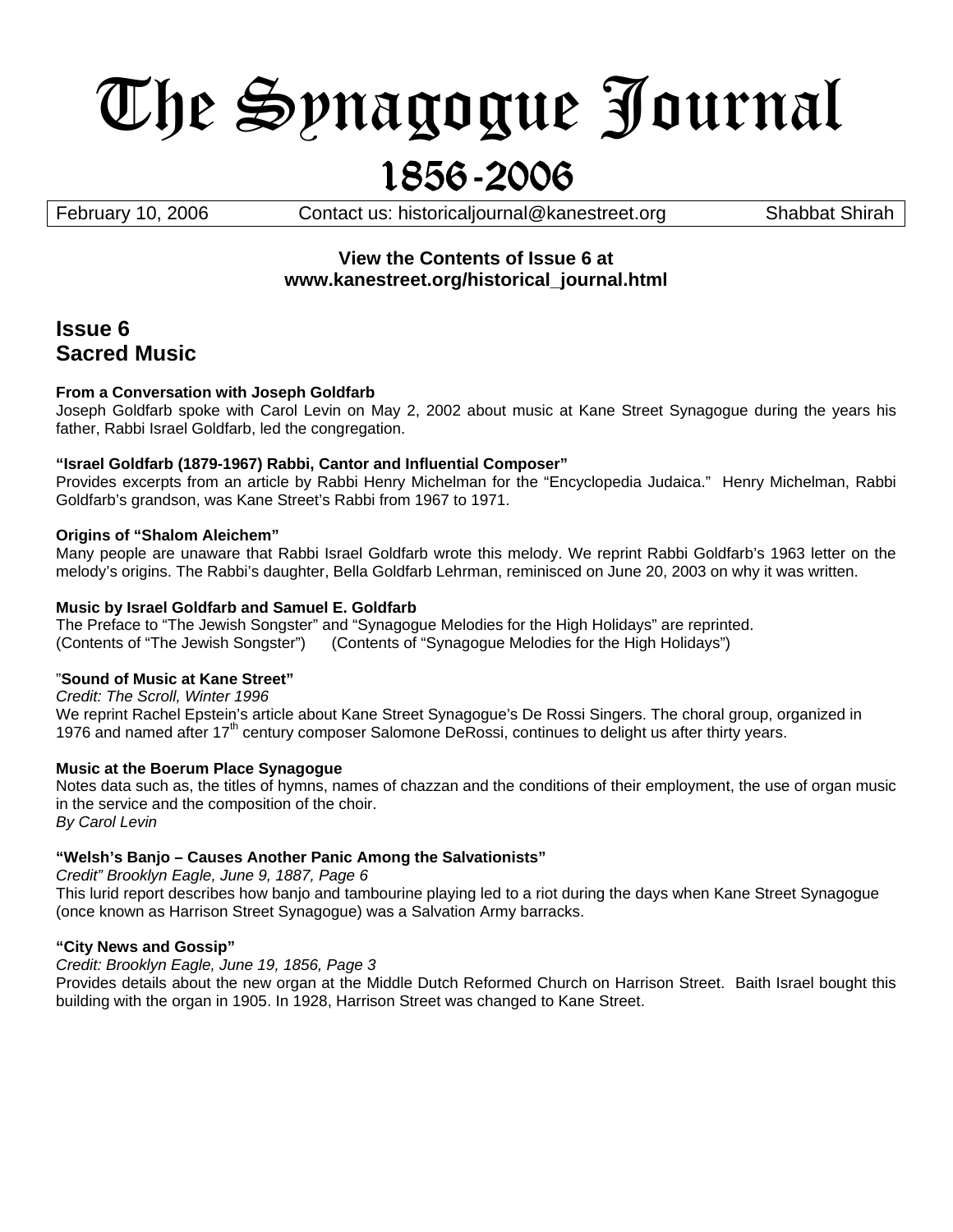#### **In this issue …**

We commemorate sacred music. Shabbat Shira includes the song of the Israelites in Exodus 15: "Then Miriam the prophetess, Aaron's sister, took a timbrel in her hand, and all the women went out after her in dance with timbrels. And Miriam chanted for them: Sing unto the Lord, for He has triumphed gloriously."

The first five issues of "The Synagogue Journal" focused solely on the congregation's early decades. With this issue, the Journal looks at the singing of songs for Shabbat and holidays throughout the congregation's history. The Goldfarb era is well documented with personal accounts told by the Rabbi's family about the contributions of Rabbi Israel Goldfarb and his brother, Samuel E. Goldfarb to Jewish music and education as teachers, composers and compilers of music. We learn about the congregation's choirs, cantors hired for holidays, music directors, and the tradition of choral and congregational singing.

The story of the DeRossi Singers shows the vibrancy of the congregation today. The postscript notes the current members of the choral group, that Rabbi Ray Scheindlin serves as our High Holiday cantor and that lay leaders take turns leading Shabbat services on Friday evenings and Saturday mornings.

In "Music at the Boerum Place Synagogue," readers learn details about the service in the nineteenth century from the "Brooklyn Eagle" and the congregation's archives.

Lastly, two interesting articles from the "Brooklyn Eagle" note the musical history of the sanctuary during the stewardship of prior owners of the Harrison Street church buildings. We learn about the Middle Reformed Protestant Dutch Church's magnificent pipe organ referred to by Joseph Goldfarb, and also about the banjo and tambourine (timbrel) playing of the Salvation Army. More about the buildings on Harrison Street in Issue 7.

Carol Levin, Editor [historicaljournal@kanestreet.org](mailto:historicaljournal@kanestreet.org) 

#### **About the Journal …**

The Synagogue Journal" is a one-year online publication at [www.kanestreet.org/](http://www.kanestreet.org/)historical\_journal.html, designed to highlight the three periods of the Kane Street Synagogue congregation: the first fifty years as Congregation Baith Israel at both the Atlantic Street and the Boerum Place sites; the middle years (1905-1956) with Rabbi Israel Goldfarb as spiritual leader of the consolidated Congregation Baith Israel Anshei Emes at the present location that was known as Harrison Street, and the last fifty years, as the synagogue evolved to be the Kane Street Synagogue that we know today.

We welcome submissions of reminiscences, letters and photographs to help shape the BIAE story. For a list of themes for upcoming issues and to read past issues, please see "Archives," located under the banner.

Special thanks to Kane Street Synagogue webmaster Dugans for putting the Journal online, and to The Brooklyn Daily Eagle Online™, Brooklyn Public Library for articles about our predecessor Congregation Baith Israel and Jewish life in nineteenth century Brooklyn.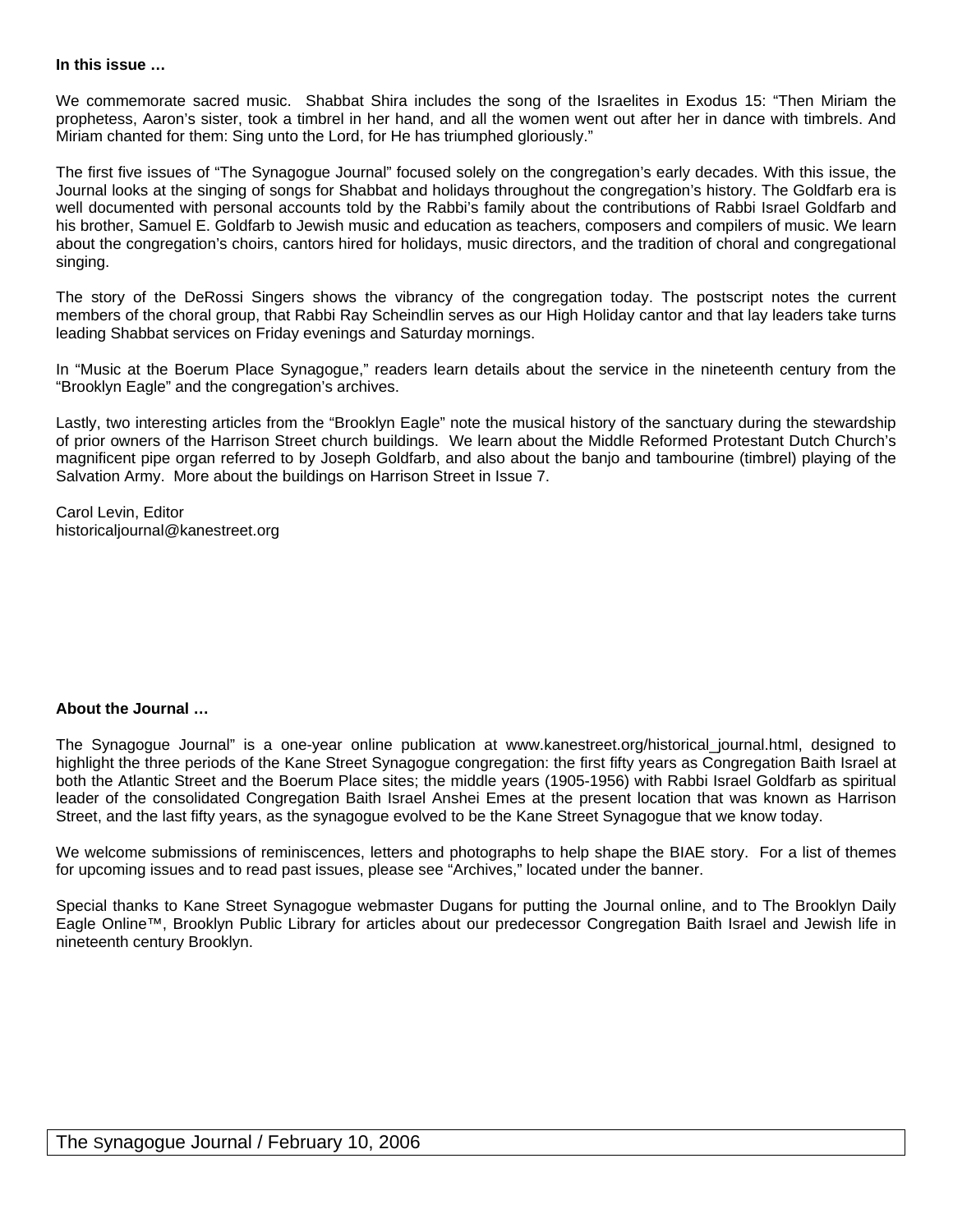# **From a Conversation with Joseph Goldfarb**

When my father came here, and almost the entire time he was here, he served in two capacities, one was rabbi and one was cantor. In those years it was more common to find people who could do both, serve well as both a rabbi and as a cantor. And there became fewer and fewer over the generations, and now there are extremely few. When he came here, he was hired to be the rabbi, yes, and to speak on public occasions, and also to lead the musical service, the *davenning*.

When he was a young man, my father came here from Europe at the age of fourteen, he had learned music from an uncle who was a cantor. He was able to read music, and later on, when he went to college, he took music lessons when he was at Columbia with one of the foremost musicologists that they had there. When he came here, he led the service without a choir because they didn't have a choir then. But before then, when he was a young man, he used to lead professional choirs for the cantors on the lower East Side. There was a big tradition of big-name cantors in the lower East Side Synagogues … and from time to time, he used to lead choirs with them. When he came here, he was without a choir for some time. And then they wanted more music in the service, so they organized a children's choir. It was two-part singing for boys, and one of the things I liked about this shul is that they had a choir loft in the back. That [pointing upward] was originally an organ loft. I remember at one point seeing the organ pipes, they were never electrified, which meant that you had to have somebody on the side pumping the bellows.

The first few years of the Congregational Singers the caps [captains] sat in the front row and they could turn around and lead. And the others sat in the second, third and fourth rows. There were boys singing two-parts. The choir sat in the front pews on the left aisle. When girls were added to the choir, some of the men objected to the mixed voices, and as a compromise, the choir was moved to the balcony. The choir, girls and boys, stood in front of the silent organ and faced the congregation.

When they wanted to have singing with a choir as part of the service, my father suggested that a brother of his conduct the choir. I had an uncle whose name was Samuel Goldfarb and he lived in the neighborhood. He organized a children's choir, no girls, a boys choir. And they performed here for Saturday morning services. I don't know if they did it Friday night services usually, and they also performed on the High Holy Days. For the High Holy Days they would enlarge the choir by bringing in professional singers, a professional bass and a professional tenor to fill out four parts so they had better harmonies. That continued for a while, my Uncle Sam Goldfarb was the leader. At other times, they had different leaders. They had Meyer Machtenberg who was one of the foremost Jewish choir leaders. He was here some period of time. And then they had a man by the name of Abraham I. Kalb. He came here and he was the conductor for a number of years.

Along about the year 1928, possibly 1929, some of the members came to him and said, "You know Rabbi Goldfarb, we like your *davenning*, we enjoy your service very much, but we've heard it year after year and maybe we could have something new for a change. You can go out, you'll still be the rabbi, you'll still be the cantor year round. But for the Holy Days we'd like to bring in someone else, just for a change." So, my father said, "OK, if you want to do that, he'd still have his job to do as rabbi and be the cantor." So, they hired a cantor and he has a choir with four voices. He came and they *davenned* for Schlichos night and then he started to *daven* for Rosh Hashanah. And at the end of one service in the morning the first day of Rosh Hashanah, they came to him and said, "Rabbi Goldfarb, we don't like this man at all. We don't want him to continue. We will take care of our obligation to him, but will you please take over and continue this service that way we are accustomed to hearing it all the time?" So of course my father said, "No, he would not do something like that. They made a promise and how would it appear to the public, It's a public rebuke not to have him continue." So he finished it off, and he finished all the Yom Tov. And after that, they never called for another man to substitute. They never had the choir anymore, because Mr. Kalb was not available then and none of the other choir leaders who had been here before were available.

So, he *davenned* by himself without a choir. After a year or two of that, everyone agreed that the service was too empty and hollow, just a solo voice, and it became too monotonous after a while. Besides being very much more difficult for the singer, a cantor likes to have a choir because it fills in spaces. It gives him a chance to catch his breath and to relax in between things. My father called Kalb back and suggested they form a group called the BIAE Congregational Singers. These would be young people so there was a social element to the thing, and they would sing those melodies that many of them remembered from earlier years. About that time, my father published a publication called Synagogue Melodies for High Holy Days, which contained the stuff that most of the people here knew. They won't be upstairs, they won't be a formal choir. They'll sit down in the congregation. And during services they sat in the front left hand section, not against the wall, but in the center on the left side. They had a goodly number of people. They used to have, 15, 18 people come around to sing. They would have rehearsals year round, like a social group. They would come together on Thursday nights, and Kalb would train them. He came once each week. When yontif came, they were trained, ready to perform and they went ahead.

After singing two-parts for a while, they decided to do some songs with four-part arrangements. Of course, it sounded much better and they had the voices for it because it was all adults. The only thing that was in question, was the fact that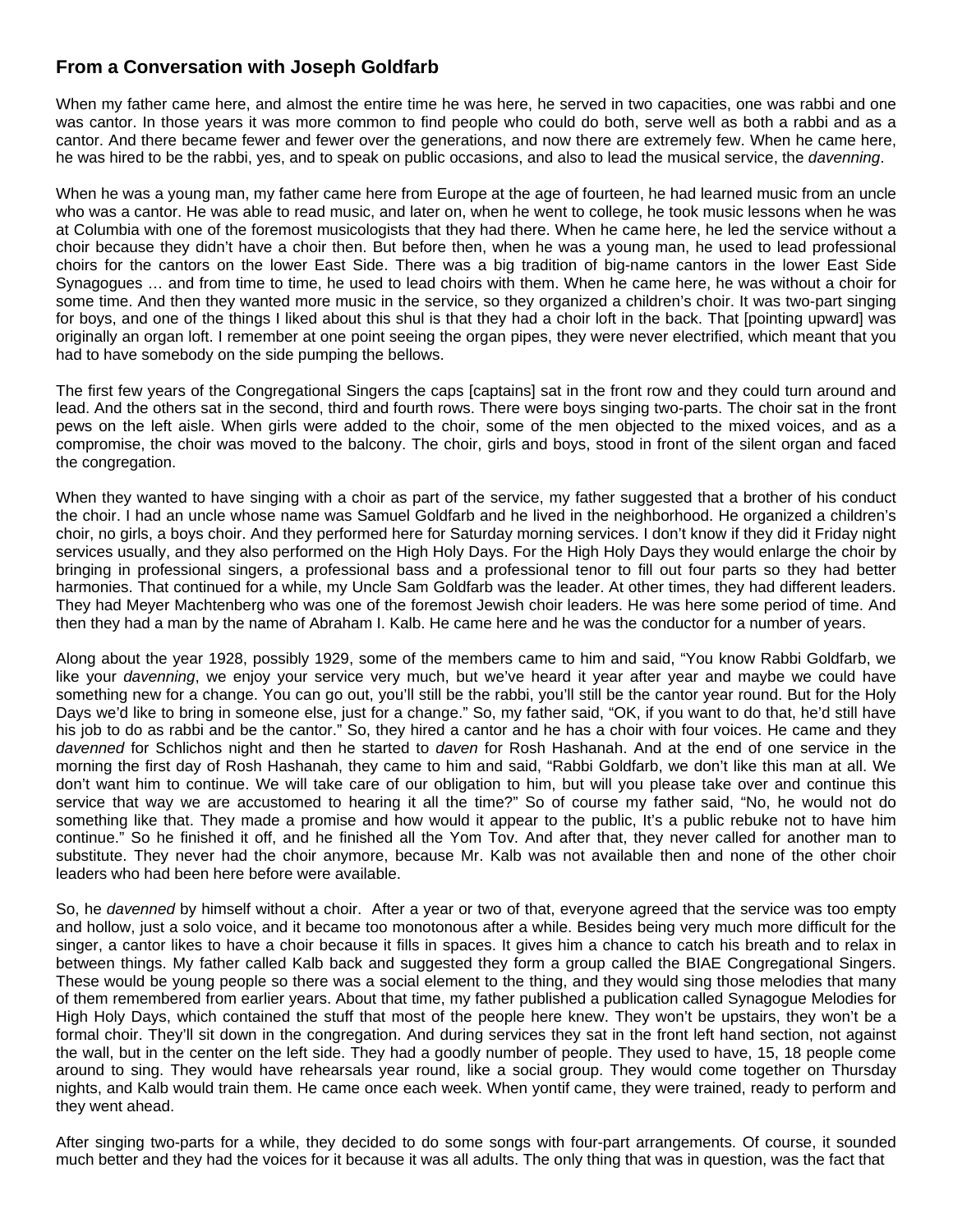it was women singing in the choir, mixed singing. My father didn't like the idea too much of having mixed voices. In the Orthodox tradition it's verboten, you're not allowed to have women's voices. So what do you do for a compromise? They moved the singers upstairs, up in the back. The reason is, that nobody sees them. Nobody has to look at them. And when you listen to the voices, it's very hard sometimes to distinguish between a child's soprano and a woman's soprano. Sometimes they sound so much alike that it's hard to tell the difference. They had the singers and they went back up to the organ loft, which became a choir loft, at the head of those winding stairs.

All the inner workings (of the organ) were taken out of it, the keyboard removed, everything else, and it's a closet up there to this day, unless it's been changed. They moved that whole thing away a little distance so there was enough room in front of the base of the organ, enough room for a choir to fit. And we had chairs up there. They were visible and everyone turned around to look at them.

I sang in that choir for many years. I sang with them when they still were a children's choir, for about a year or two. I must have been very young at that time. And then, I didn't sing with them at first when they were downstairs here, but I did join them later on after my voice changed, and we were up there for many years. They probably went upstairs in 1931 or '32. Then, more and more of the pieces were sung to four-part harmony. And we had a whole book, a copy of everything that the group performs for their leader to have. It's got a lot of songs that are standards. It's got a lot of things that had special arrangements. It's got a lot of original compositions.

At the point where they were developing, they had some pretty good-sized groups. But then, some of the members moved out of the neighborhood, the young people started families of their own and the active participation varied from occasion to occasion. But since we sang mostly the same things year after year, they developed a practice of drop-ins, those who had been with us one year and been away two or three years, on *yontif*, these are people who drove and rode on the holidays anyway, this was no barrier to them. So they would stop off, come upstairs and all of a sudden in the middle of something, there was a new voice here, a new voice there. It varied. I would say the maximum they had was twenty voices.

Kalb had the kind of voice that was just enough in range and in quality to be able to substitute for any part. He could be a soprano; he could be a bass; he could be anything in between. When the ranks were weak, he was able to supplement it with his own voice.

The choir wore black robes with white collars. Somebody took care of them, laundered them and brought them back.

Those were very happy years for me.

*Carol Levin conducted a series of oral histories for the synagogue. This excerpt is from a May 2, 2002 conversation held in the sanctuary. Joseph Goldfarb is the son of Rabbi Israel Goldfarb, who served this Congregation from 1905 to 1965.*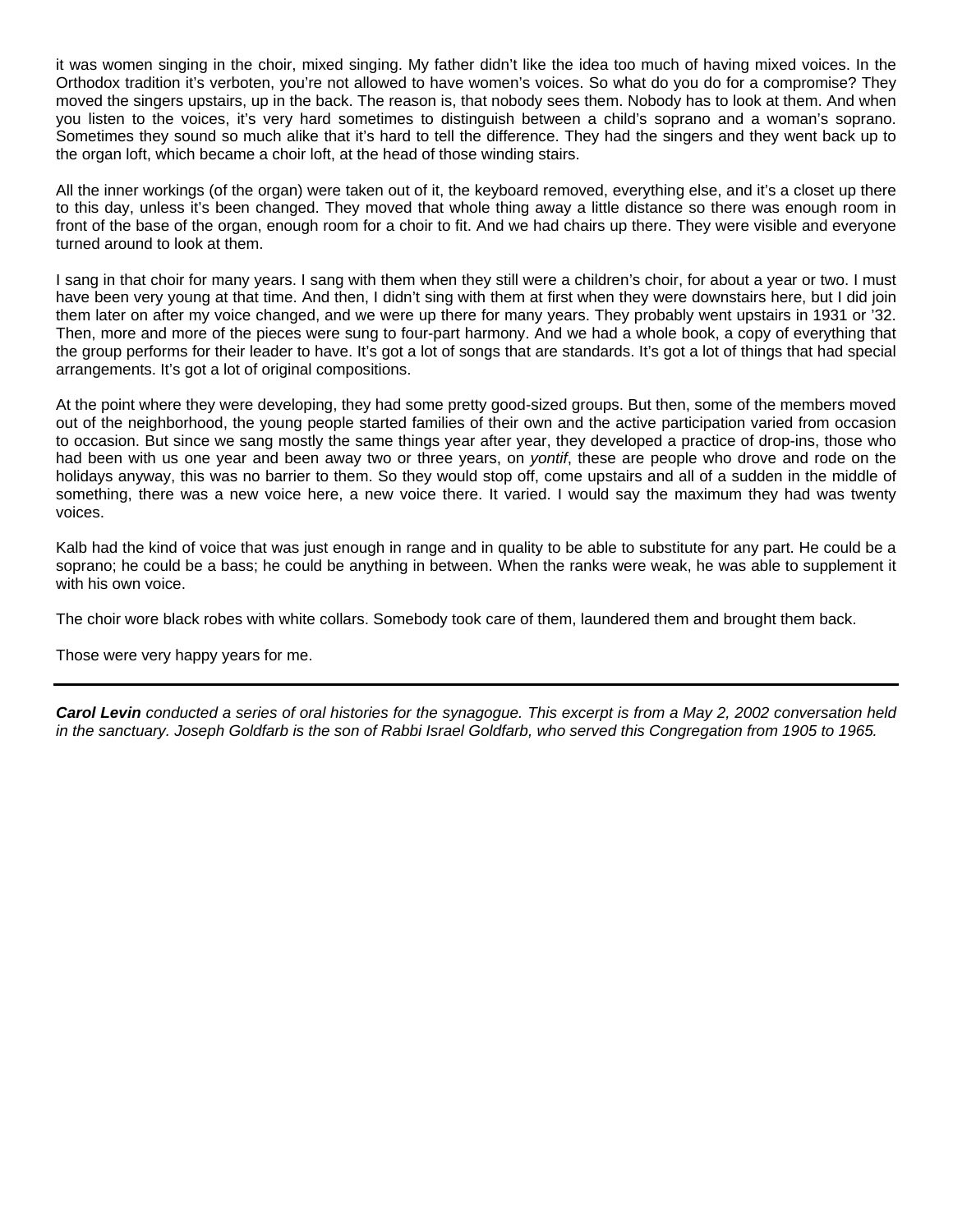# **Israel Goldfarb (1879-1967) Rabbi, Cantor and Influential Composer**

By Rabbi Henry D. Michelman

Born in Sieniewa, Galicia, Poland, Israel Goldfarb came to New York at the age of 14 and within a decade graduated from Columbia University. He was ordained by the Jewish Theological Seminary in New York (1902), in the distinguished first graduating class of Solomon Schecter. He received his musical training at the Institute for Musical Arts, the forerunner of the Juilliard School of Music.

Israel Goldfarb was Rabbi and cantor/composer of Congregation Baith Israel Anshe Emes, founded in 1856, now known as the Kane Street Synagogue, the oldest continuing congregation in Brooklyn, New York. From 1905 to 1956 when he was named rabbi emeritus, he introduced his music as he composed it at liturgical services. He died knowing that his grandson, Rabbi Henry D. Michelman, was to be named his successor. He came to a congregation that had just completed a merger of German/Jewish immigrants (Baith Israel) and Eastern European immigrants (Anshe Emes) that was moving to new quarters in a converted church on Kane Street. His music helped to unite divergent parts of the congregation and eased the many transitions.

Goldfarb was often called "the father of congregational singing" because in those earlier years the idea of congregants singing in an organized fashion was not popular nor accepted in many traditional synagogues. Generally, cantors did not create and introduce melodies into the liturgical service for all to sing. The vogue was cantors and professional choirs. He formed a young people's choir, men and women, which served a social and a religious function under synagogue auspices.

In 1907 Rabbi Goldfarb introduced choral music into his synagogue with Meyer Machtenberg, the well-known synagogue choral conductor leading the choir. Machtenberg stated that Goldfarb was familiar with the difficulties posed by the choirs of the day, and knew the increased demands made by the new school of professionally trained musicians. He felt strongly about congregational participation in the services through singing. He composed music that untrained worshipers could learn easily and enjoy singing in synagogue and at home.

His congregation was called the "mother synagogue of Brooklyn" because generations of members went forth from Kane Street to create congregations in other communities in Brooklyn. They took with them the Goldfarb music and the traditions of congregational singing. Rabbi Goldfarb brought his congregation into the Conservative movement, and it became one of the founding members of the United Synagogue of America.

As early as 1919 and throughout the 1920's, after conducting services in his synagogue and presiding over his own Shabbat table, Israel Goldfarb often walked over the Brooklyn Bridge on Friday nights to the *Oneg Shabbat* at the newly formed Young Israel, housed in the Educational Alliance building on the Lower East Side of Manhattan. He brought with him his melodies. And then he walked back to Brooklyn, so that on *Shabbat* morning he would be back in his own *shul.*  His brothers – Joseph, Saul, Benjamin, and Samuel – also were active in the Young Israel movement in those early years. They, too, served often as lay cantors in synagogues, infusing Young Israel and other congregations with the kinds of melody-making and singing that were to become models for subsequent generations. Goldfarb first cousins – the Speros, the Hoenigs, the Rhines – legendary families in the Young Israel Movement, also were accomplished singers who helped to strengthen the then fledgling Young Israel movement's commitment to congregational singing, a practice not popular in the 19<sup>th</sup> century or in the early part of the 20<sup>th</sup> century.

He composed the world famous melody for the sabbath evening hymn "Shalom Aleichem" in 1918. It was copyrighted and published for the first time later that year in his "Friday Evening Melodies." Its popularity, along with his music for "Magen Avot," "Va Y'chulu," "Alenu," "Av Horachmim," "Zachreinu l'Chayim," "Mi Chomochah," "Yimloch Adonoi," "B'Sefer Chayyim," and "V'al Kullom" spread so rapidly throughout the world that "many came to believe this music was handed down from Mount Sinai by Moses," Goldfarb said.

He was the composer of many of the melodies for the Sabbath, Festivals and High Holy Days synagogue services. They are so universally sung that most believe they are "traditional." Tens of thousands of *The Jewish Songster* (1919), and *Song and Praise for Sabbath Eve* (1920) were used in synagogues and schools throughout the country. They contained songs which were easy to sing and appealed to a new generation of American Jews.

Israel Goldfarb taught "Hazzanut," the Cantorial Arts, at the Jewish Theological Seminary for decades before the establishment of its cantorial school. He developed a curriculum for training cantors for Hebrew Union College and the Jewish Theological Seminary.

*Henry D. Michelman, the grandson of Rabbi Israel Goldfarb, served as rabbi of Kane Street Synagogue from 1967 to 1971. This article was written for the "Encyclopedia Judaica"*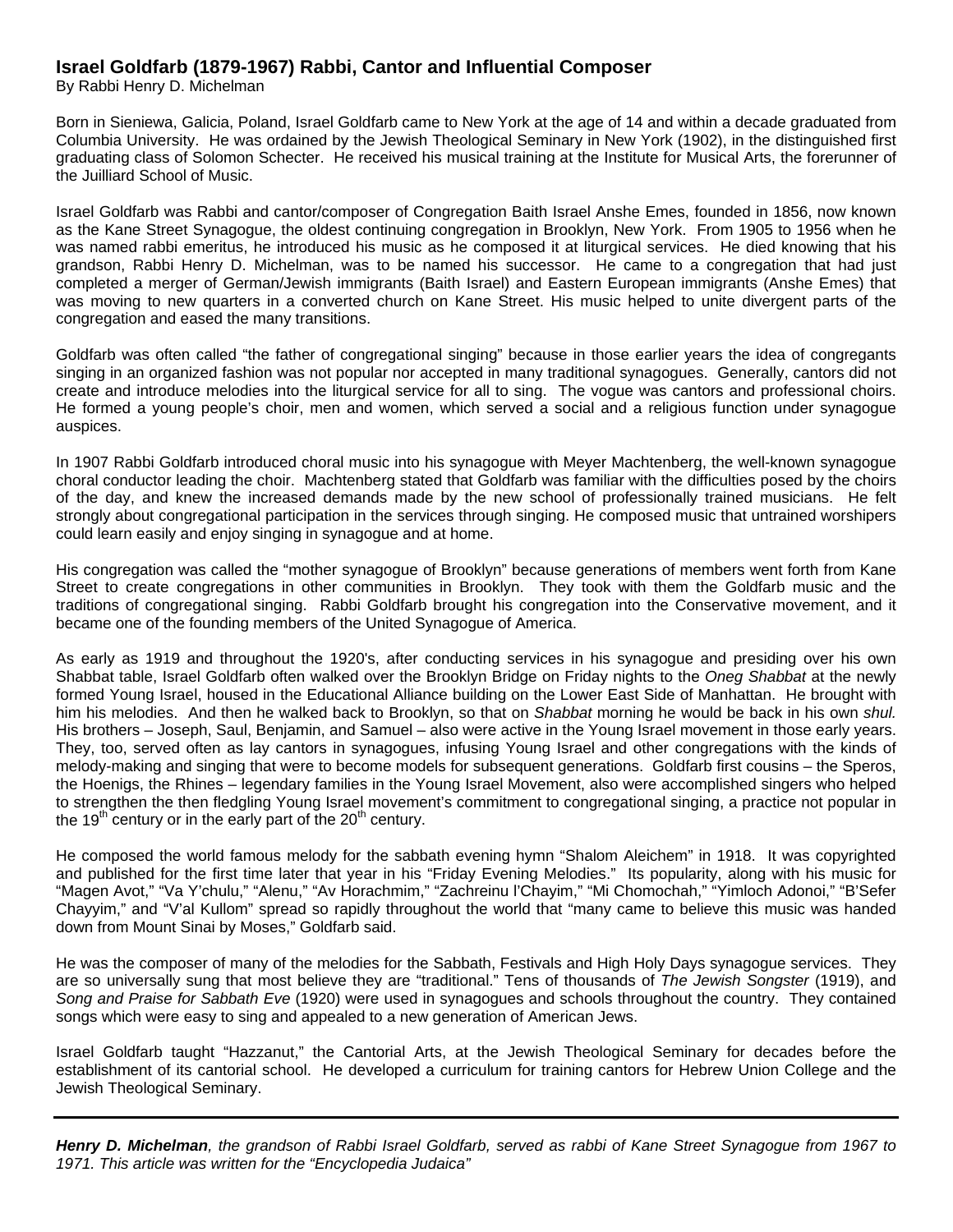# **Origins of "Shalom Aleichem"**

**People throughout the world have been singing Rabbi Goldfarb's "Shalom Aleichim" since 1918, thinking that it was a traditional Hassidic melody. The rabbi wrote the following letter on May 10, 1963 in response to an "inquiry about the origin of the melody of Shalom Aleichem. " The letter is at the Ratner Center Library at JTS.** 

"Dear Hazzan Pinchas Spiro,

Please be assured that the melody originated with me and me alone.

I composed the melody forty-five years ago this month (1918), while sitting on a bench near the Alma Mater statue, in front of the Library of Columbia University in N.Y. I began to hum to myself. I fished out a sheet of music-paper from my briefcase and jotted it down. It was on a Friday, which may be the reason why the melody and the words came to my mind simultaneously. Besides, I was working at that time on my "Friday Evening Melodies" which was published in 1918, in which it was printed for the first time. The popularity of the melody traveled not only throughout this country but throughout the world, so that many people came to believe that the song was handed down from Mt. Sinai by Moses.

I have received inumberable (sic) requests from Rabbis, Cantors and composers to give them permission to use the melody in their music collections, and I was liberal enough o grant such permission. Some were generous enough to acknowledge the authorship. A great many publishers, some in Israel, not knowing the origin of the melody, simply wrote "traditional" or "Hassidic." But the fact remains that I am the composer, and the melody has been copywrited (sic) by me and recorded at the Library of Congress in 1918.

I went to this length in writing to you in order to silence once and for all the many claims to the contrary."

#### **Bella Goldfarb Lehrman, daughter of Rabbi Goldfarb, expounded on 'why' her father wrote the melody during a conversation on June 20, 2003.**

My Uncle Samuel Goldfarb was at that time, I don't know exactly what his title was, but at that time there was a Bureau of Jewish Education in the greater New York area, and he was in charge of the music department. I don't know exactly what his duties were, but he was in touch with all the schools in greater New York. I guess that meant Northern New Jersey, the whole area. One day he called my father and he said there was going to be a wide, mass meeting of all of the kids. All the Jewish children that they could get hold of who would come together at Madison Square Garden and participate in some kind of a program.

I don't know if it was to do with Palestine. There were so many mass meetings in those years. Every other day there was something else, but this was particularly for kids. This was for the school children. Naturally, the school kids couldn't come alone, so the parents were there. He told my father that he wanted something new to teach. Something catchy and melodic that they would learn easily and that they would be able to sing in unison when they got to this mass rally. He didn't give him any guidelines, as far as I know, just something appropriate for a Jewish school.

My father was at Columbia at that time... he was there having his lunch, brown-bagging his lunch, and sitting on the campus during lunchtime. He was looking for something to write on, and all he could find was a letter in his pocket. So he took the letter out and opened up the envelope and began to pencil in the musical scale and began to hum to himself. And that's how he hummed through Shalom Aleichem.

And he went home. He didn't play the piano, he used to play it out with one finger and sing it. He called his brother and said what do you think of this? His brother loved it, so he sent it to him. And his brother had it copied and he sent it out to all the schools that were in his jurisdiction. And when they got together at the mass meeting, the kids sang it and the parents sang it, and by the time the day was over, it was a national hit.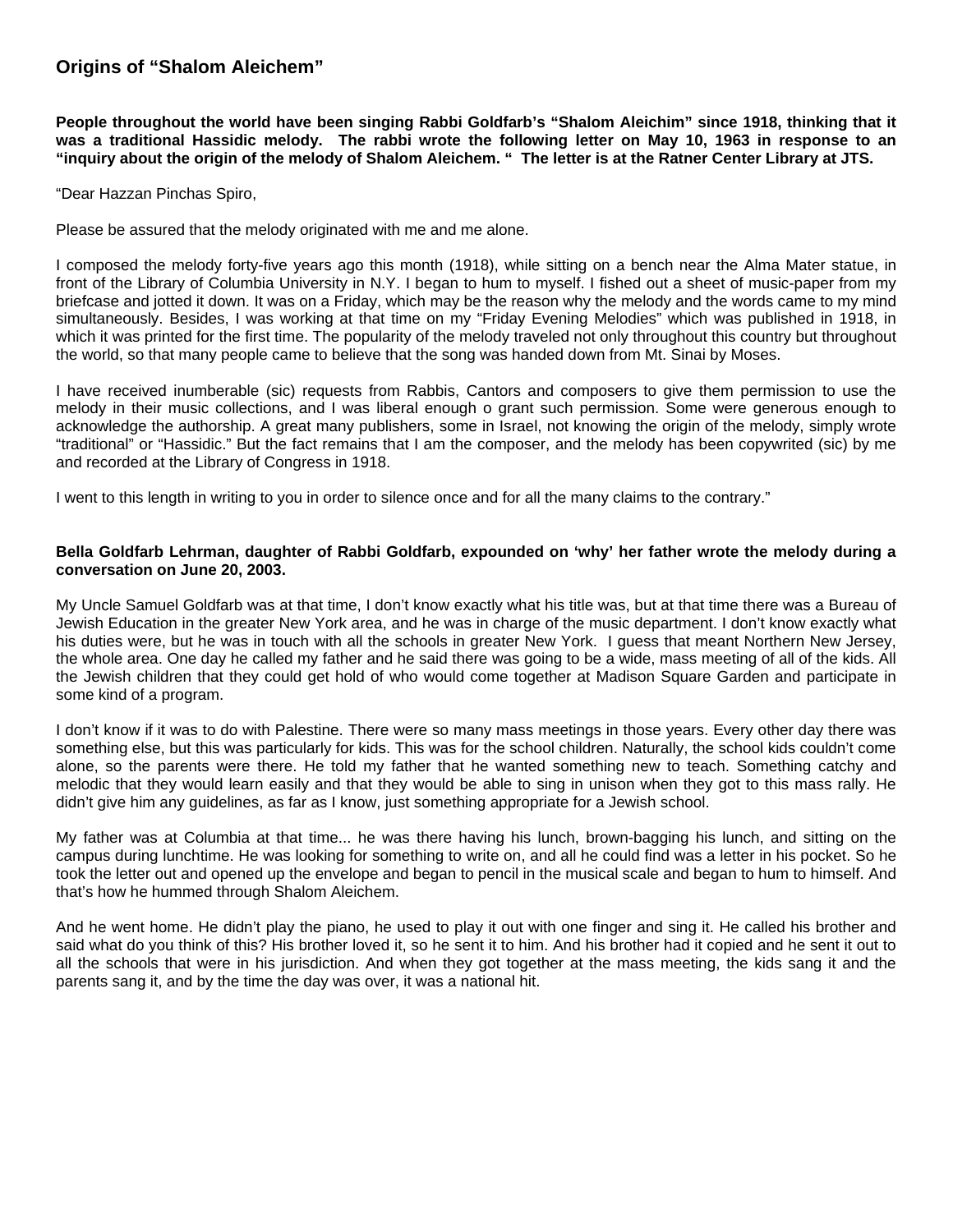# **Music by Israel Goldfarb and Samuel E. Goldfarb**

*During the early twentieth century, this Brooklyn synagogue had the great fortune to have the Goldfarb brothers, Israel and Samuel Eliezer Goldfarb, as resident composers and compilers of Jewish music. We reprint "The Compilers" messages written in the preface of two books that changed the way American Jewish students, congregations and choirs sang.* 

"**The Jewish Songster"** was first published in 1918. The following preface is to the fifth revised edition.

 "That the "Jewish Songster," as originally published in 1918, filled a great need, is evidenced by the fact that thirty thousand copies have found their way into religious schools and homes throughout the country.

 The booklet which at first was only in the nature of an experiment, proved beyond a doubt the need of a comprehensive hand-book of Jewish school and folk-song texts that would meet with the requirements of the modern Hebrew School. Furthermore, the strides that Jewish education in America has made over the Jewry of the world since the close of the great war, turned our attention to the inestimable educational, social, and spiritual values of Jewish school and folk music, and brought forth a wealth of new material that very rapidly became popular among lovers of Jewish music.

 In order to meet this new situation, and to make this new material accessible to the hundreds of religious schools in America, the editors have revised the old "Jewish Songster" so that in its present edition it practically assumes a new form.

 The Songster as now constituted is divided into two parts. Part I consists of "Festival Songs" in Hebrew, (liturgic and secular) English and Yiddish. Part II consists of "General Song." A vast amount of new material was selected with great care and a number of new festival groups were added.

 The editors acknowledge their indebtedness to Mr. Abraham I. Kalb, Music Director of The Central Jewish Institute, and the Harlem Hebrew Institute, for his valuable assistance in the selection of the new material, as well as to Mr. S. Ginsberg, of the Text Book Department, Bureau of Jewish Education, for technical advice.

#### **"Synagogue Melodies for the High Holidays"** was published in 1926

 At the request of a number of Rabbis, Cantors, and some of our National Jewish Youth Associations, such as "The Young Peoples League of the United Synagogue of America" and the "Young Israel" groups, this collection of "Synagogue Melodies for the High Holy Days," has been prepared.

 The booklet is by no means exhaustive and complete in it's composition, nor does it represent ALL of the many versions of our "Skarbove Niggunim." It is only an experiment, which, if successful, will be worked out in greater detail in future editions.

 It is, we believe, for the first time that an attempt is being made, in this form, to placed into the hands of the Jewish worshipper a simple copy of the much cherished traditional melodies which have always found an echo in the Jewish heart and touched the most responsive and vibrant strings of the Jewish soul.

 In preparation and organization of these melodies for Congregational singe the compilers had the following aims in view:

- (1) Close adherence to the old Jewish traditional form.
- (2) Simplicity of arrangement.
- (3) A vocal range suitable for the average voice.

If this booklet results in a more orderly, decorous and inspiring Divine Service, participated in and enjoyed by old and young, we shall feel compensated to the highest degree.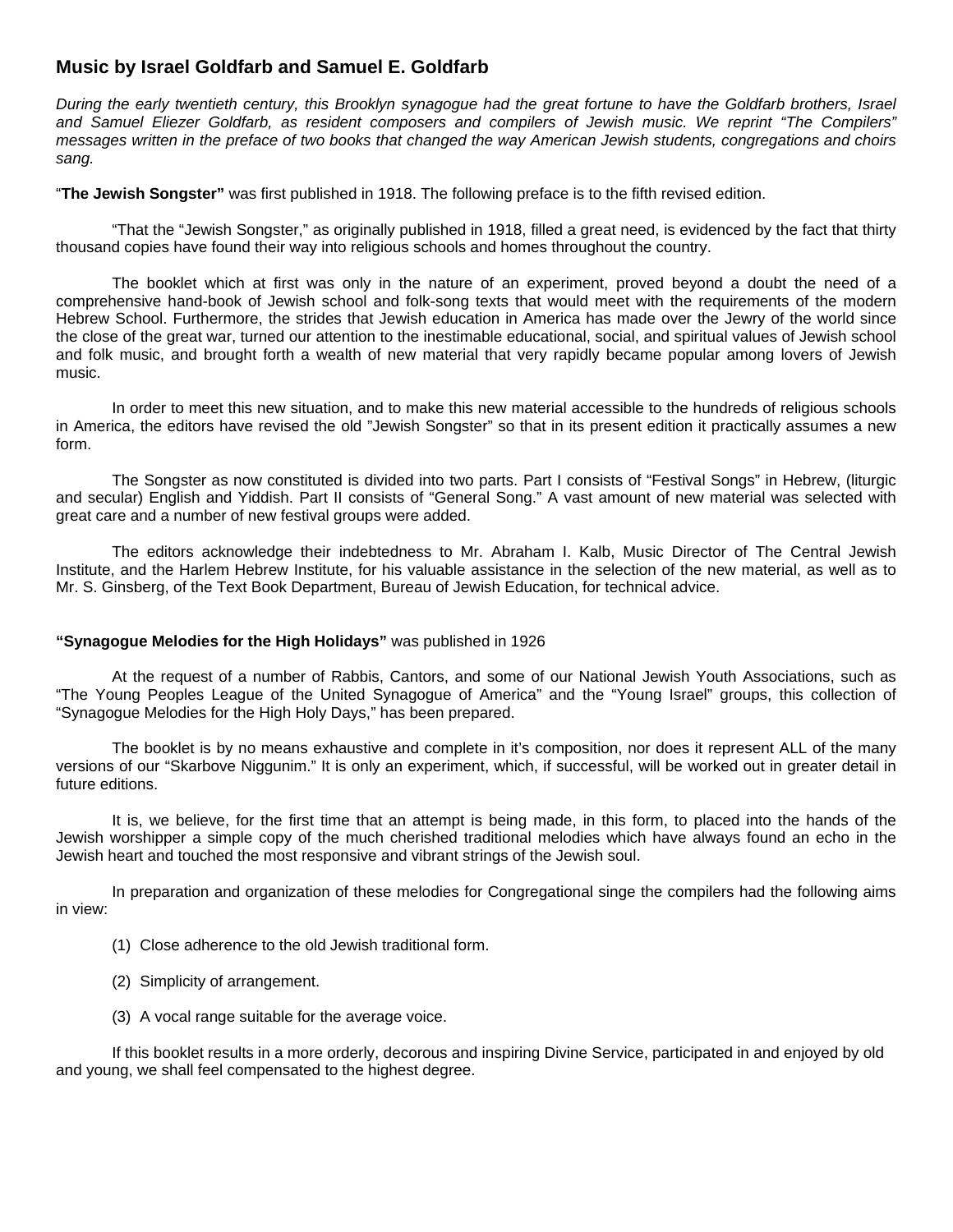# **"The Sound of Music at Kane Street"**

By Rachel Epstein

 Take a one-question quiz: Salamone Rossi is: The perpetrator of the latest design craze from Milan b) The hot chef of a new trattoria in Chelsea c)The Renaissance composer whose music enlivens our services during the High Holidays.

 The answer is "c." Although you do not have to know the name to appreciate the music, Rossi's story (who is known both as "Rossi" and "DeRossi"), as related by Miryam Wasserman, a founding member of our synagogue's De Rossi Singers and her son Gabriel, is an interesting one. Born in Venice in 1576 Rossi was a court musician in the Palace of the Doges as was his sister, who was an opera singer. His compositions included madrigals and instrumental music and he collaborated on operas with Monteverdi. Rossi was so highly regarded that the court exempted him form wearing the badge that would mark him as a Jew.

 Jewish liturgical music, in fact, is only a small percentage of Rossi's oeuvre and one that required a champion to be performed in his lifetime. That champion was Leone Modena, a rabbi, musician, alchemist and friend of Rossi. It was Modena who convinced Rossi to publish his Jewish music which includes psalm settings, a three-part and a five-part kiddusha, a mussaf and an erev Shabbat service, and a morning and evening call to prayer. Even with an advocate, however, Rossi's music has never been popular in synagogues where compositions by late  $19<sup>th</sup>$  century cantors such as Lewandowski and Sulzer, also sung occasionally by the De Rossi Singers, are more typical.

 The De Rossi Singers began 20 years ago as a quartet with Shelley Stein, who was a voice major in college, Harry Davis, who performs with the City Opera, Ray Scheindlin, our Chazzan for the High Holidays, and Ms. Wasserman, who studied voice for several years, and sang with the Dessoff Chorus and who now sings with the Brooklyn Philharmonia Chorus. Current members, in addition to Ms. Wasserman, are Mort Kahn, Rena Schklowsky, Shoshana Silverstein, Marion Stein, Steve Stellman, Rob Stulberg and Bob Weinstein.

 The group first performed on Shabbat Shira, when the Torah portion tells of the singing of the "children of Israel" as they crossed out of Egypt via dry land that had been the Red Sea. In addition to Rosh HaShanah and Yom Kippur Rossi's music can also be heard on the three pilgrimage holidays – Pesach, Shavuot and Sukkot – and on Shabbat Chanukah.

 The singers do all this with only two or three rehearsals, which is quite remarkable since choral singing, as I learned from Miryam Wasserman, involves learning the music, which the singers can do on their own, and blending, which can only happen during full rehearsals in the space where the performance is to occur.

 For Ms. Wasserman singing on Kol Nidre, when the music enhances "a pretty charged night of the year," is the highpoint of the group's calendar. She also remembers with great fondness a Jewish Museum lecture by composer/conductor Hugo Weisgall on Salomone Rossi for which the De Rossi Singers performed the music.

 For Marion Stein, who also sings with the New York Choral Society and De Goldene Keyt (the golden chain), a new Yiddish chorus led by Zalman Mlotok, "Singing enhances my praying experience and doing it in our shul among people we've known for a long time is a very satisfying spiritual experience."

*This article originally appeared in "The Scroll" newsletter, Winter 1996.* 

*2006 Post script: The De Rossi Singers continue to delight the Congregation after thirty years. The choral group currently is directed by Laurie Yorr. Recent members include: Elise Bernhardt, Nigel Febland, Ellen Gottlieb, Sheila Rabin, Lisa Sack, Rena Schklowsky, Ira Skop, Natan Skop, Adina Solomon, Gella Solomon, Eliot Solomon, Marion Stein, Beth Steinberg, Steve Stellman, Rob Stulberg and Miryam Wasserman. Rabbi Ray Scheindlin serves as our Chazzan for the High Holidays. Lay leaders take turns leading Shabbat services on Friday evenings and Saturday mornings.*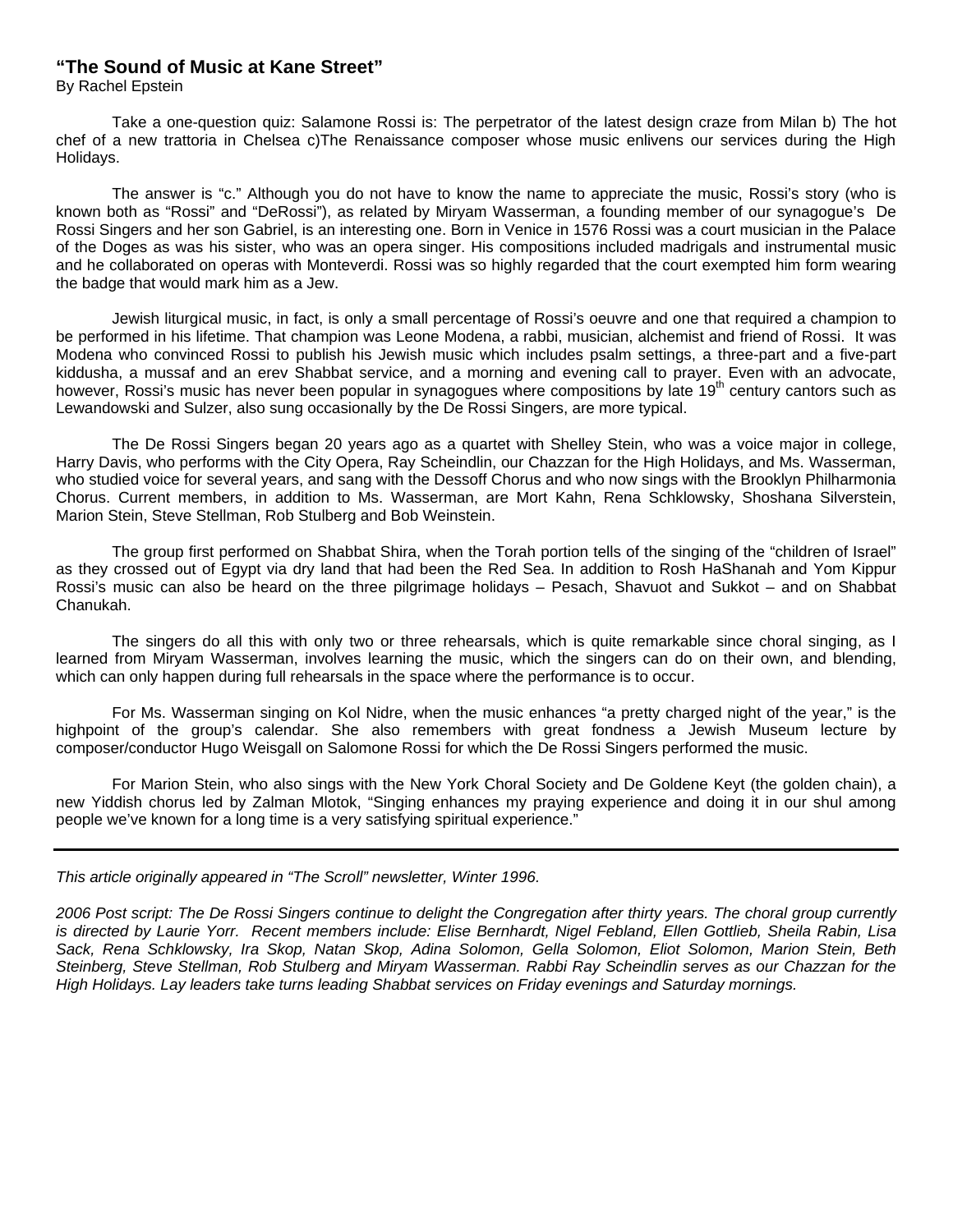# **Music at the Boerum Place Synagogue**

A brief note about sacred music during the nineteenth century Congregation Baith Israel did not have the financial resources to have a chazan for the weekly Shabbat services. They hired Chazan during holiday periods - the High Holidays, Passover and Shavous. The names of the Chazan, their salaries and other details of their employment are recorded in the Trustee minutes, which are primarily written in English except for the 1880s, which were recorded in German.

Our records include Chasan Newman (9/28/1862) Adolph Ressler (1862) Chasan Ebersohn (1863) Chasan Hahn (1./10/1864) Chasan Herzman (8/6/1865) Chasan Newman (9/01/1865) Chasan N. Davidsen (7/15/1866) Chasan Goldsmith (8/12/1866), Chasan Solomon (9/21/1866) Chasan Wolf Levy ( 5/18/1867) Chasan Pulvermeyer 1881, Chasan Janover (1882) Chasan Abraham Jonas Fisher (1883) Chasan Friedman (1883) Chasan Levitt(1884), Chasan A. Collman (1886) Chasan Jacob Korn (1887) Chasan Wolfsohn 1887) Chasan Isaac Sternfle 1888) Cantor O. Millard (1902).

The trustee minutes reveal a few titles of hymns sung by the students and the congregation, as well as from Brooklyn Daily Eagle articles about events held by the congregation. Hymns were sung at the dedications, confirmations and school events. They were in English, German or Hebrew.

**Sunday School Association Minutes,** 1877, page 28: "Adon Olum," "Onward, Upward," "Songs of Praise" and "None Like God."

Page 45: "Yidgal sung for the first time at the shul"

From a school event December 1877: "Blest be thou, oh God of Israel," "Ardo Ollam " (sic), "The Pity of the Lord" and "Zigdal"

Confirmation services on Shavuos in May 1890 included the singing of "The Flower of Truth Blooming Here."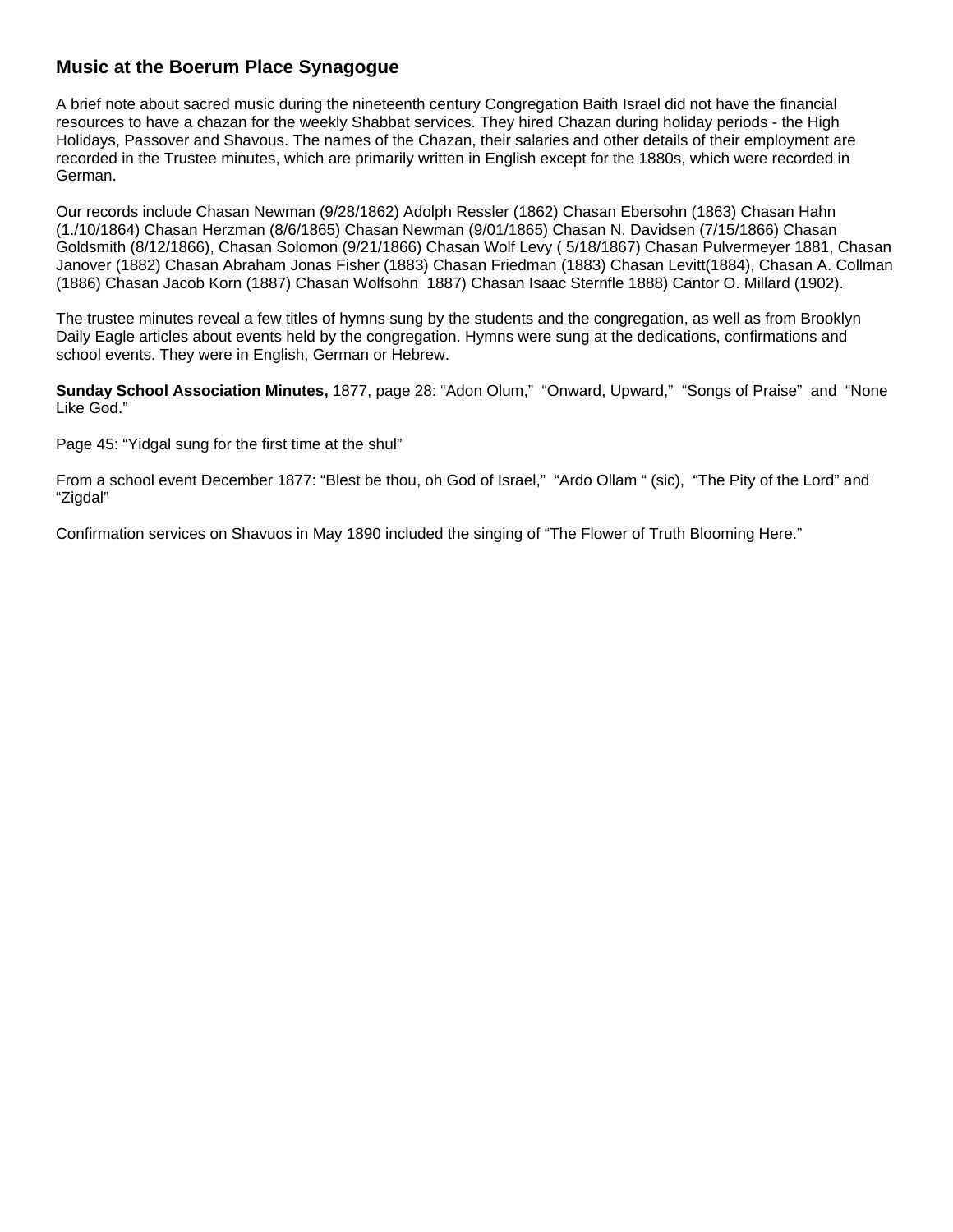Brooklyn Eagle; Jun 9, 1887; Page 6

# WELSH'S BANJO

# Causes Another Panic Among the Salvationists. Captain Tyrrell Prays for Reporters and Faints-A Lively Scene at the Harrison Street Barracks.

Since the publication of an account of the arrest of the bad man with a pistol in the Salvation Army barracks, Harrison street, there has been more or less of a sensation in the neighborhood. Lust evening there was an unusually large attendance at the army headquarters. The scene in the place the night before and the fact that the neighbors had circulated a petition with numerous signers to be presented to the authorities, asking that the nuisance be removed, was food enough for the Salvation soldiers to discuss and talk about. Another scene, not on the programme, occurred last evening.

Captain Alice Tyrrell was in charge of the meeting, as usual, and Banio Tommy, who tortures the instrument and his hearers at the same time, was on hand with his wheezy toned instrument. There was a choice delegation of prominent Smoky Hollowites from the Sixth Ward who had come to have some fun, and they had it. Captain Alice opened the meeting with the announcement of a hymn. Her tambourine and the banic accompaniment of Banjo Tommy started the ball and in a few seconds there was a howl going up from the inside of the old church that could be heard a block away. The Smoky Hollowites were a lot of lusty lunged fellows who were bent on having a good time. Their untutered ways carried terror to the hearts of the female warriors against sin and iniquity. Captain Alice begged the young men to keep order, but when she sent up a devout prayer for the newspaper reporters of Brooklyn in general and for the reporters of the EAGLE in particular the savages from the Hollow broke forth in unchecked bursts of hilarity and cheers.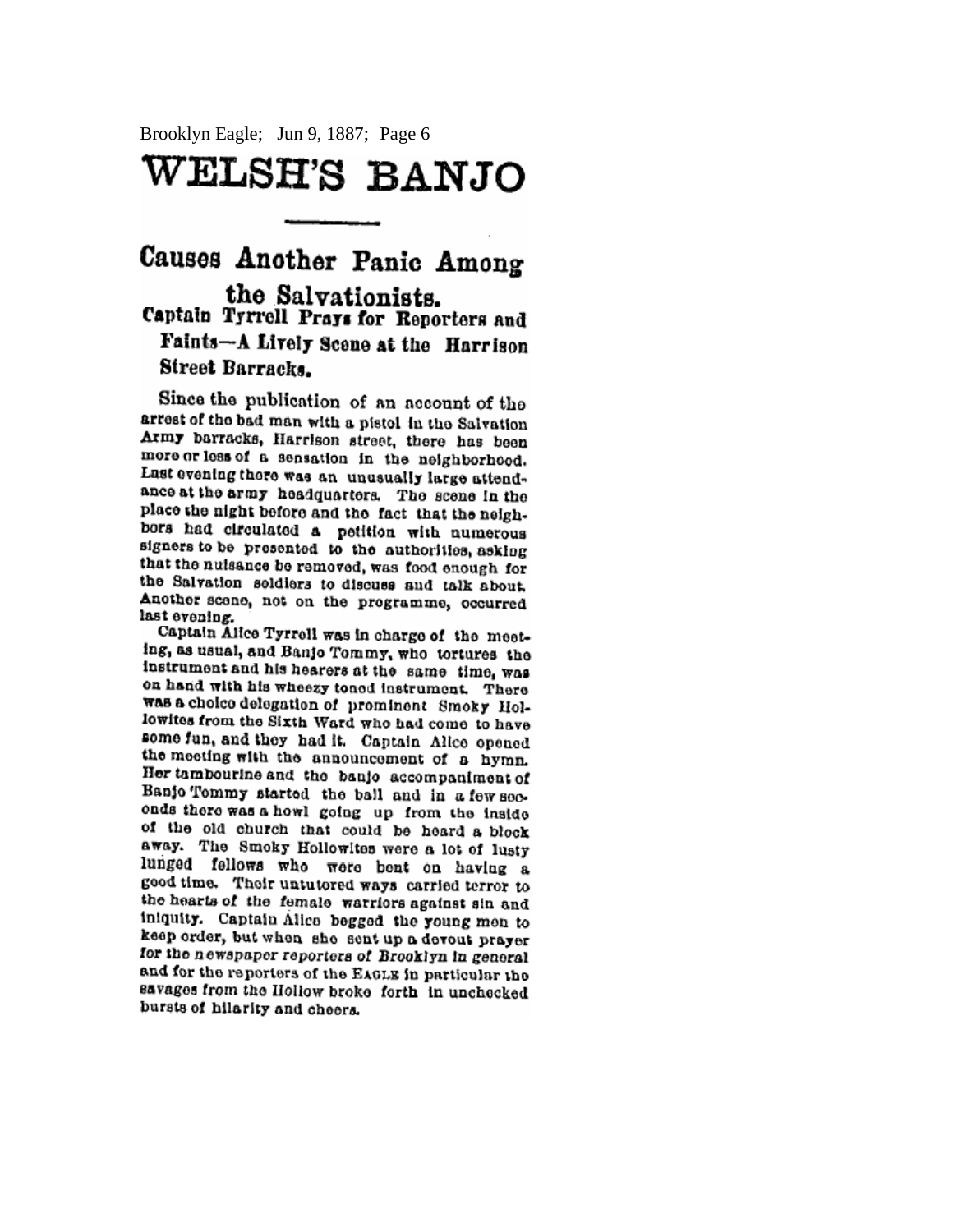Banjo Tommy, of the Salvation Minstrel, seems to be an object of special hatred to the neighborhood. His appearance is not attractive to any degree, his eloquence is inferior to his appearance and his music is maddoning. Last night he fairly excelled himself. His long, bony fingers Hierally tore the notes out of the unfortunate machine. It was not long before the crowd became so worked up that they arose in a body and rushed toward the platform. Tommy fled in dismay, leaving the banjo behind him. Souvenirs of the dismantied instrument can now be had at a hundred places in Smoky Hollow. Captain Alice yelled "Policel" at the top of her voice and brought Officers Finn and Rorke to the scene. When they entered the church the sight was appalling. Captain Tyrrell was on the platform, surrounded by a howling mob; Banio Tommy was up in the organ loft in hiding; female warriors of the valiant army, clad in blue mother hubbards and fire and blood bonnets were fleeing for their lives, and above all was seen the wreck of Tommy's banjo as it was torn to picces by the crowd. Detective Finn drow his club and cleared a passage for himself through the alsies to the stage. When he had almost reached it saw the gallant Captain Tyrrell reel backward and fall as if dead. Ho sprang to her side and found her unconscious. Picking her up in his arms he carried her to the front of the church, while the officers, who had been attracted by the disturbance, drove the crowd away. Detective Flun dashed water in her face and did all in his power to revive her. His efforts were unavailing. Ambulance Surgeon Shepard, of the Long Island College Hospital, was summoned and soon brought the captain to her senses. She was not injured but was nearly frightened to death. By that time the street was jammed with people and the police were called upon to clear the way. The crowd was flually dispersed and the church closed. If the Salvationists continue their meetings in the church lively times may be looked for.